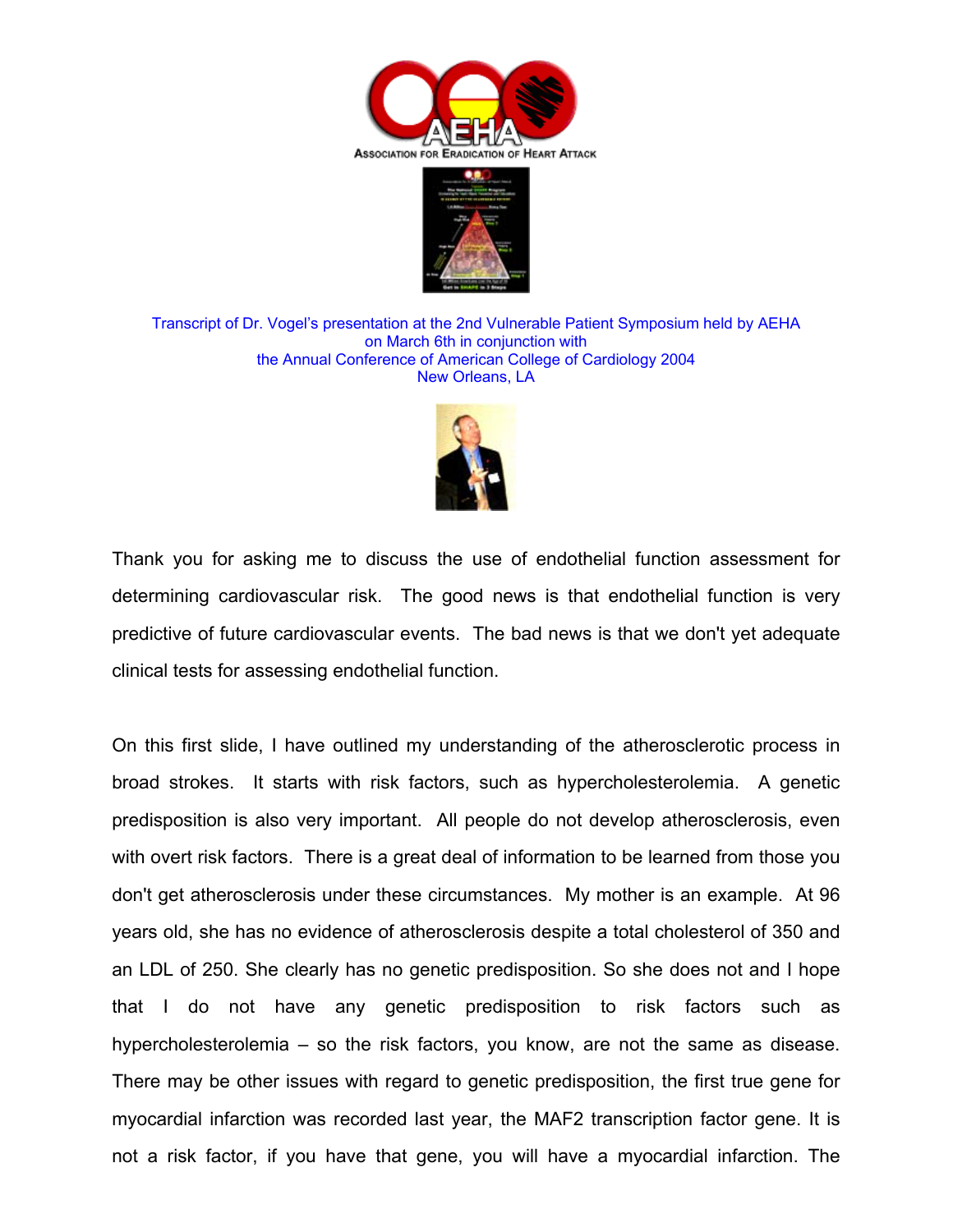penetration is essentially 100% without fasting, but if you have risk factors and you have a genetic predisposition, then you injure your endothelium, minimally you decrement your availability to nitrous oxide, you certainly produce a pro-inflammatory state and you also increase markers from thrombogenesity. Example perhaps of information might be CRP and we've been hearing that if you then proceed through what the vascular biology destination of endothelial dysfunction is, then you develop atherosclerosis and one of the markers might be coronary artery calcification. I think it is short-sighted to look at any one of these four quadrants and say that's how we're going to evaluate the vulnerable patient, because I think there are all helpful, even if you knew a patient was headed in this direction, you might have to go back over here or back over here or some place else to find out what the appropriate therapy would be.

And so, I think when the dust settles in this field, we will still have risk factors, gene, vascular biology and imaging diagnostic. Now the one that I want to concentrate on for the next 15 minutes is endothelial function and as all you know, the concept of endothelial function is a misnomer because there are many endothelial function. The endothelium if healthy makes many molecules, nitric oxide, tPA, are examples which are vasodilatory, thrombolytic, disaggregant for platelets, anti-smooth muscle cell proliferative and lipolythic but if activated the endothelium makes a whole other host of molecules which vasconstrictive, thrombotic, adhesive for platelets and white cells producing smooth muscle cell growth and certainly hallmark of inflammation. Now, you can't just look at one of these. If for no other reason that a specific intervention may changes these in opposite direction. What am I talking about? Estrogen. Estrogen you'll learn at least temporarily improves nitrous oxide availability but at the same time, increases inflammation and so you couldn't even predict from that what the result of giving a woman estrogen would do because of the complexity of endothelial function.

Having said that, there is some general relationships which hold -- if you look at CRP and you look at endothelium mediated basal dilations, in general, these have an inverse relationship. Individuals with low CRP robust responses to acetylcholine whereas those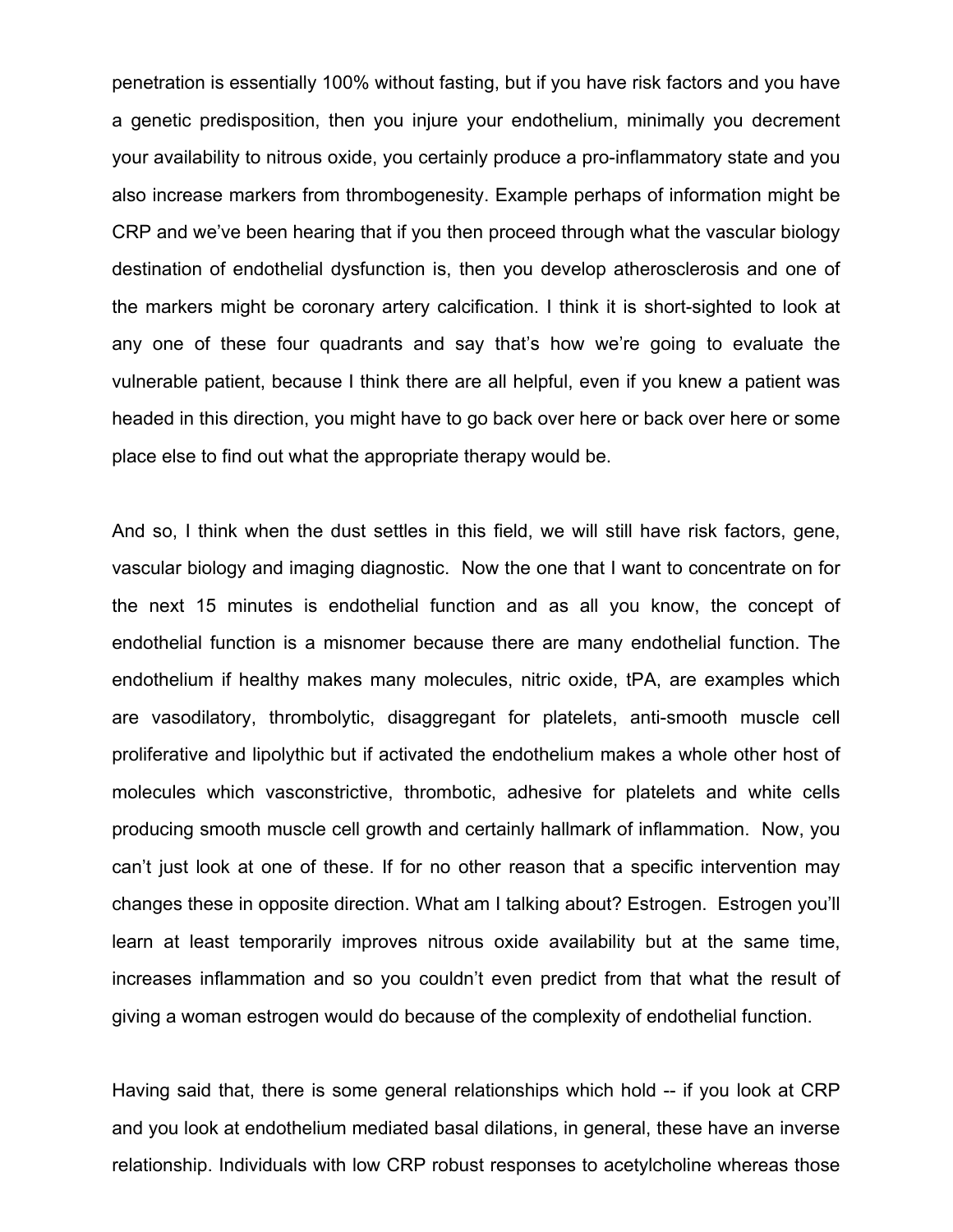with high CRP have good responses to acetylcholine. And it is reasonable to think of nitric oxide as one of the major mediators of endothelial dependent basal dilation as being conducted with progression of atherosclerosis. In experimental animals, if you inhibit nitric oxide synthase with a specific synthase inhibitor, atherosclerosis increases, if you make more nitrous oxide available by giving the precursor, atherosclerosis increases. And so availability of nitric oxide, one of the endothelial functions might be interpreted as a way of measuring the rate of progression of atherosclerosis. Well, what techniques do we have? Well, I'd like to stand up here and tell you we have many clinically applicable techniques for measuring endothelial functions that are helpful. My first large message tonight is we don't. The techniques that we have for measuring endothelial function at least flow mediated dilation are a fatality of vascular biology that is going on at any one time.

Now, this concept that won the Nobel Prize for medicine in 1998 by Furchgott picked up by others, is applicable for coronary artery -- you can look at endothelium mediated agonist such as acetylcholine and infuse 'em down coronary arteries and you may get just as you do in rabbit aorta preparation, vasoconstrive responses or vasodilative responses and those mean something for cardiovascular events. If you have a vasoconstrive responses to acetylcholine your subsequent over seven year frequency of cardiovascular events is dramatically increased, but it's not only with regard to acetylcholine -- if you look at it with regards to cold pressor, or you look at with regard to flow mediated dilation, although you're always looking at something a little bit different, you still get a substantial discrimination in cardiovascular risk rate, those are patients with coronary artery disease. There are patients without coronary disease and yet, the vascular biology predicts exactly the same thing whether you're looking at resistant changes or diameter changes to acetylcholine -- still, a 3, 4, 5 time prediction of increased risks. Moreover, in getting back to the central concept of a vulnerable patient, if you look at coronary blood flow responses to acetylcholine, you actually can predict the risk of stroke and TIA. There is nothing different going on in the head than in the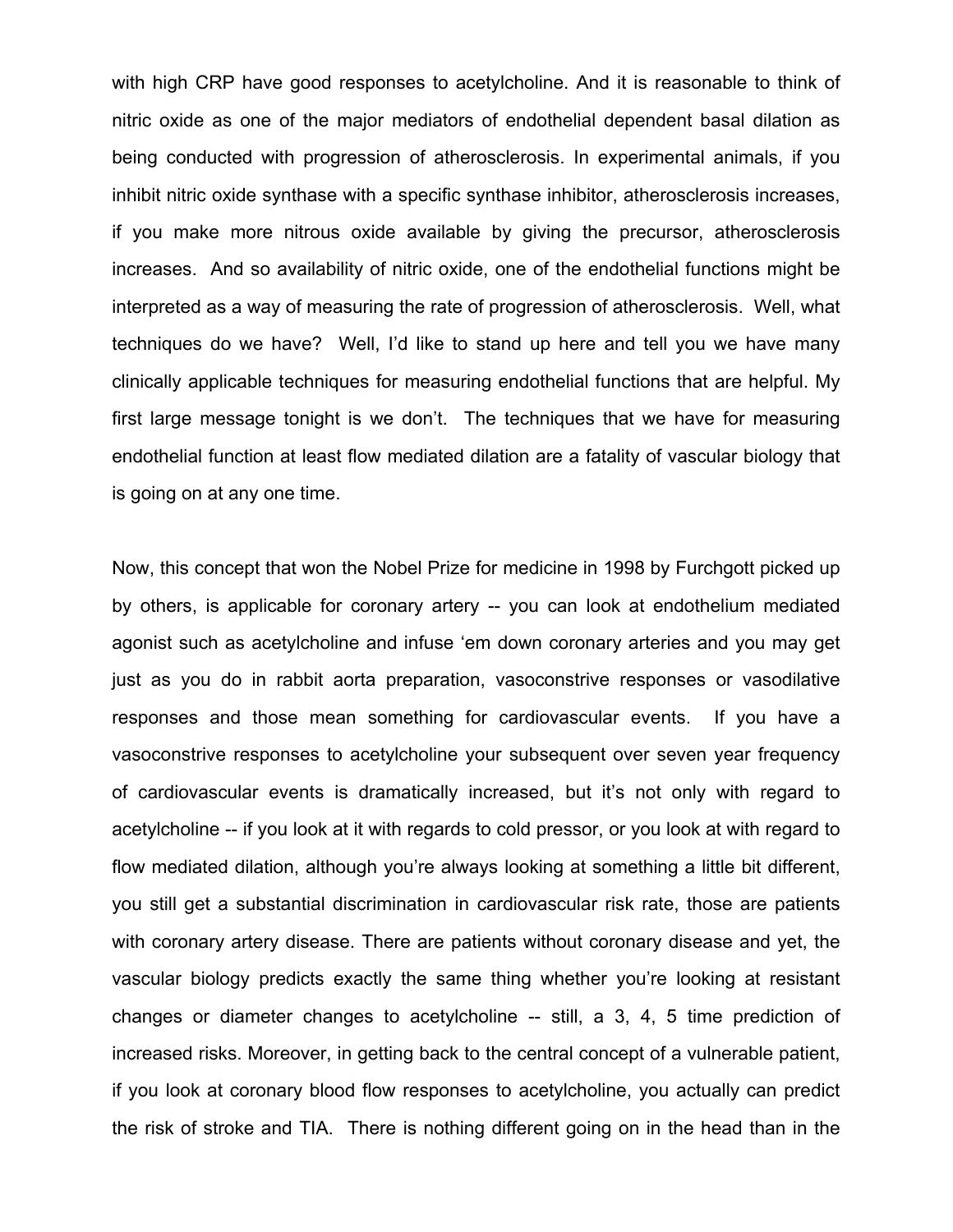heart and that's a very, very nice concept where we see cross-talks between the different vascular.

Now, lets now turn to plethysmography and quickly show you exactly the same data. Those individuals who have the most growth spots, slow responses have over approximately three years, the smallest number of events; same thing true with acetylcholine induced flow -- blood flow responses predicting an adverse prognosis and data showing that in fact, this is free radical mediated, those with less than -- with the smallest responses to anti-oxidant have in fact, the smallest number of events. Probably the technique which is most widely used is that of brachial artery flow mediated dilation. Here is an active image of my flow mediated dilation. It's in essence a brachial artery endothelial stress test. My left brachial artery at rest one minute after five minutes of occlusion and the results in vasodilation and the reason for being happy over having more than 10% slow mediated dilation, is that it gives me about one-third the risk of having a cardiovascular event over the next five years in small and in larger studies and now, using non-invasive techniques, we can begin to screen larger and larger groups for coronary heart disease as well as cardiovascular events.

Is this technique going to be widely used to predict cardiovascular risks? I don't think so. To get the kind of pictures that I just showed you with the brachial arteries, we've had to lock our technician in the room for the past eight years who does nothing else but flow mediated dilation and that's not broadly applicable and yet, I'm still optimistic about the technique. Let me tell you why. If you have good endothelial function as measured by brachial artery flow mediated dilation, we can predict your operative technique, again, not particularly different but here is something very interesting. That is let's take us back to 1997 and that is prior to the report of the HRT Study. In 1997, most physicians were advised in HRT for post-menopausal women to reduce the incidence of cardiovascular risks and yet in 1997, we wrote that these studies were futile because they would not show any beneficial effects. Now why is that? Because of data such as this which reported that the short-term benefit on nitric oxide availability that is present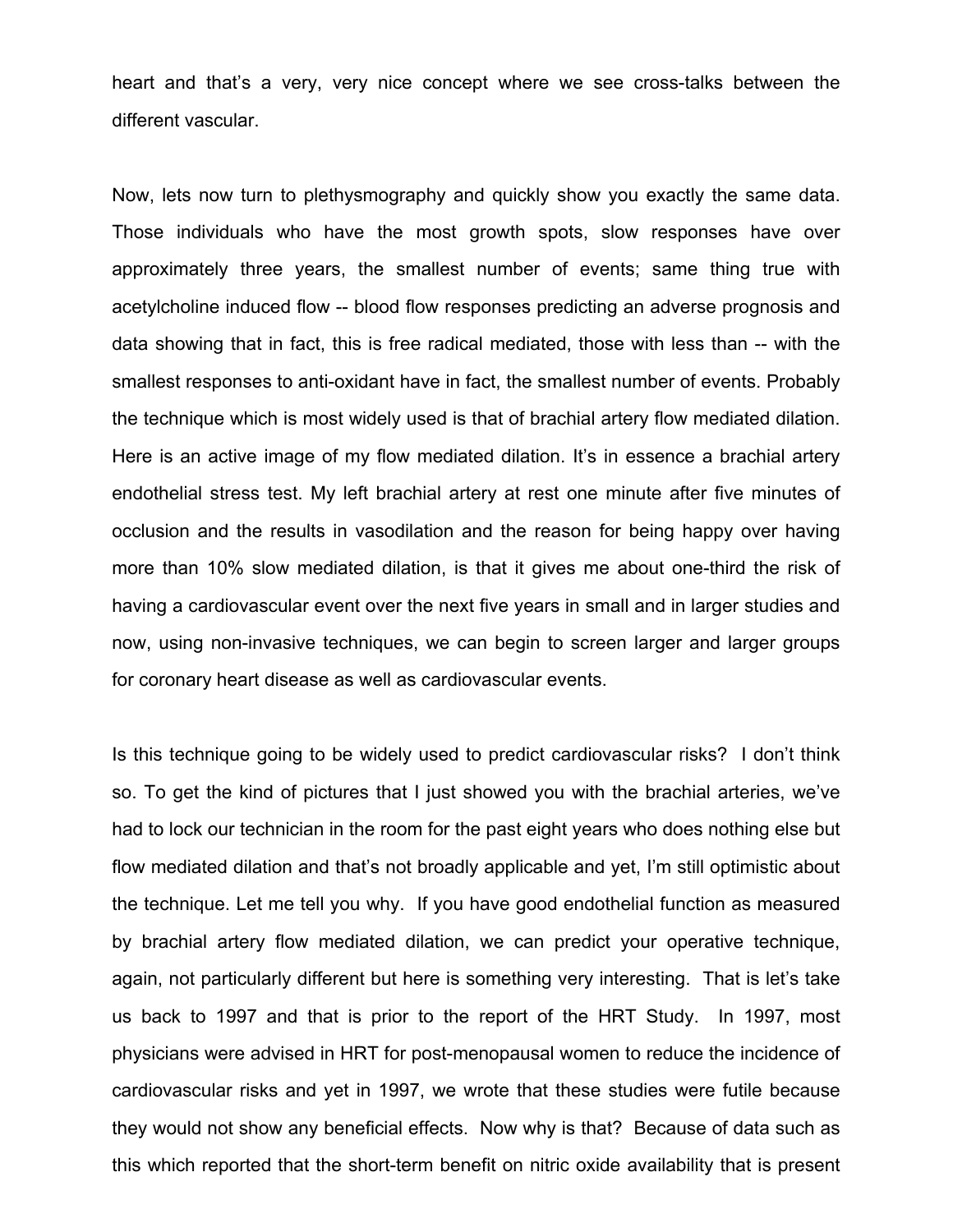within 15 minutes of giving intravenous estradial were absent if you looked out at six months -- a finding which has held up and so there's no long-term improvement in the vascular biology on HRT for post-menopausal women and by the way, as mentioned, indices of inflammation such as CRP are impaired, indices of thrombosis are increased and many things that people forgot, you get more small dense LDL and so the entire prediction of what good would be done was based upon things like changes in LDL and HLD and that monothematic thinking that was very, very dangerous to a lot of women. Looking at the entire spectrum of vascular biology, it was very easy to predict years ago that HRT would not be beneficial. Now, here is a more challenging study published a couple of years ago. This is a study of 350 post-menopausal hypertensive women who were treated with an array of anti-hypertensives. The group started at the same blood pressure, the hypertensive level, they were all successfully treated and they were then categorized into those who had less than or more than 10% improvement in flow mediated dilation despite the fact that these two groups of women had identical blood pressure on treatment. So, it's not just blood pressure because those women who had a better improvement in vascular biology had less cardiovascular events, both of a cardiac and a cerebral nature in subsequent follow up. At the American Heart Association Meetings and recorded this week in JAMA, we found in a head to head trial of two statins in patients with coronary disease that in fact, we had greater improvement in flow mediated dilation in patients with more aggressive lipid lowering, that translated to a greater reduction in CRP, that translated to an absence of progression that was used with lower LDL therapy as compared to less LDL lowering.

Now, on Monday, at this meeting we're going -- the group is going to report the mortality and cardiovascular rate in a very similar trial using exactly the same regimen in a trial called "PROVE IT." We would predict from these that what they're going to find is what the vascular biology found, what the IVUS found and that is more LDL lowering was better. If we're correct, that substantiates the concept of using these for intermediate biomarkers to help us shorten the study and reduce the cost. So, a prediction, because what we've learned in the past 10 years is -- although these tests may not be terribly